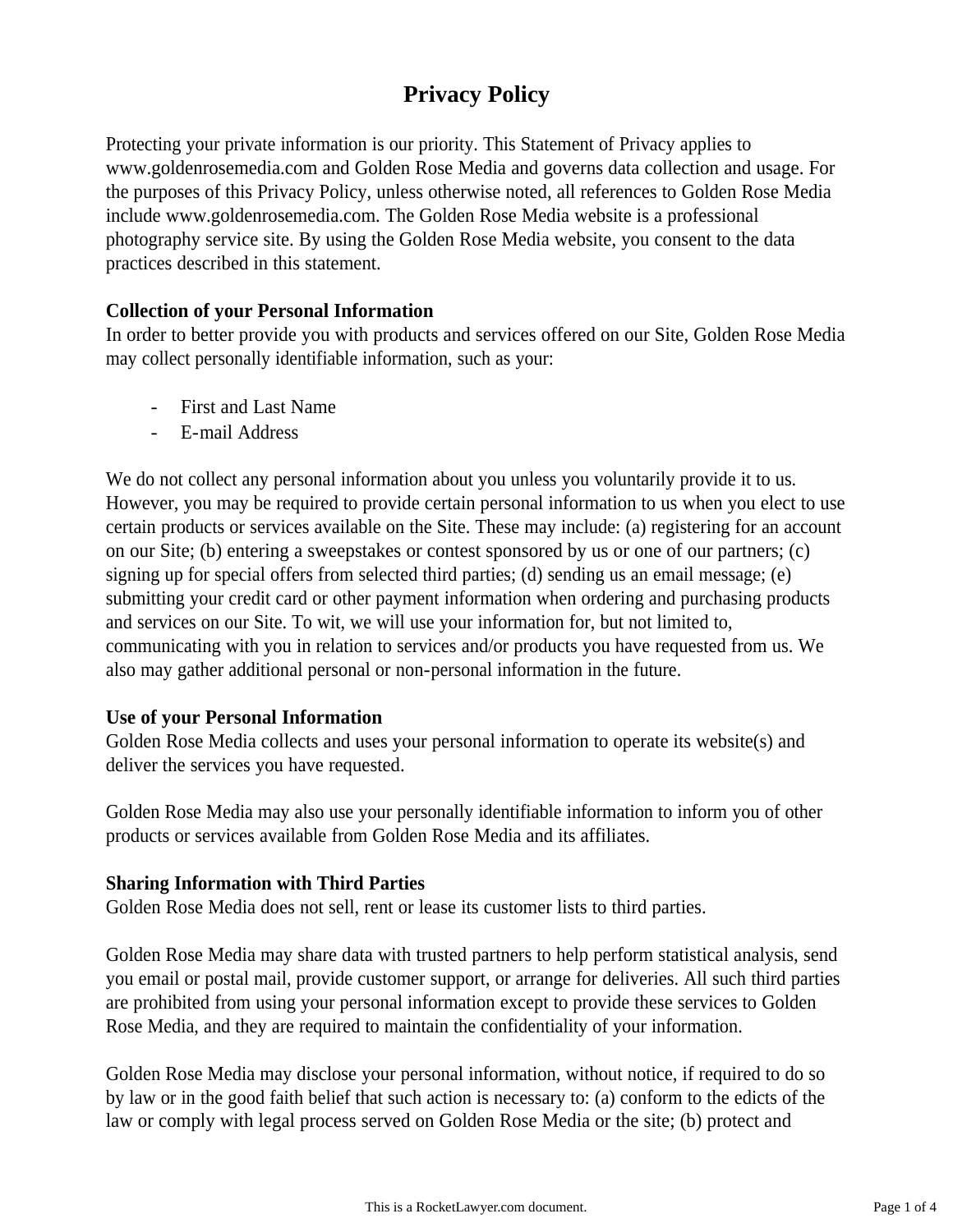defend the rights or property of Golden Rose Media; and/or (c) act under exigent circumstances to protect the personal safety of users of Golden Rose Media, or the public.

# **Tracking User Behavior**

Golden Rose Media may keep track of the websites and pages our users visit within Golden Rose Media, in order to determine what Golden Rose Media services are the most popular. This data is used to deliver customized content and advertising within Golden Rose Media to customers whose behavior indicates that they are interested in a particular subject area.

# **Automatically Collected Information**

Information about your computer hardware and software may be automatically collected by Golden Rose Media. This information can include: your IP address, browser type, domain names, access times and referring website addresses. This information is used for the operation of the service, to maintain quality of the service, and to provide general statistics regarding use of the Golden Rose Media website.

## **Use of Cookies**

The Golden Rose Media website may use "cookies" to help you personalize your online experience. A cookie is a text file that is placed on your hard disk by a web page server. Cookies cannot be used to run programs or deliver viruses to your computer. Cookies are uniquely assigned to you, and can only be read by a web server in the domain that issued the cookie to you.

One of the primary purposes of cookies is to provide a convenience feature to save you time. The purpose of a cookie is to tell the Web server that you have returned to a specific page. For example, if you personalize Golden Rose Media pages, or register with Golden Rose Media site or services, a cookie helps Golden Rose Media to recall your specific information on subsequent visits. This simplifies the process of recording your personal information, such as billing addresses, shipping addresses, and so on. When you return to the same Golden Rose Media website, the information you previously provided can be retrieved, so you can easily use the Golden Rose Media features that you customized.

You have the ability to accept or decline cookies. Most Web browsers automatically accept cookies, but you can usually modify your browser setting to decline cookies if you prefer. If you choose to decline cookies, you may not be able to fully experience the interactive features of the Golden Rose Media services or websites you visit.

## **Links**

This website contains links to other sites. Please be aware that we are not responsible for the content or privacy practices of such other sites. We encourage our users to be aware when they leave our site and to read the privacy statements of any other site that collects personally identifiable information.

## **Security of your Personal Information**

Golden Rose Media secures your personal information from unauthorized access, use, or disclosure. Golden Rose Media uses the following methods for this purpose: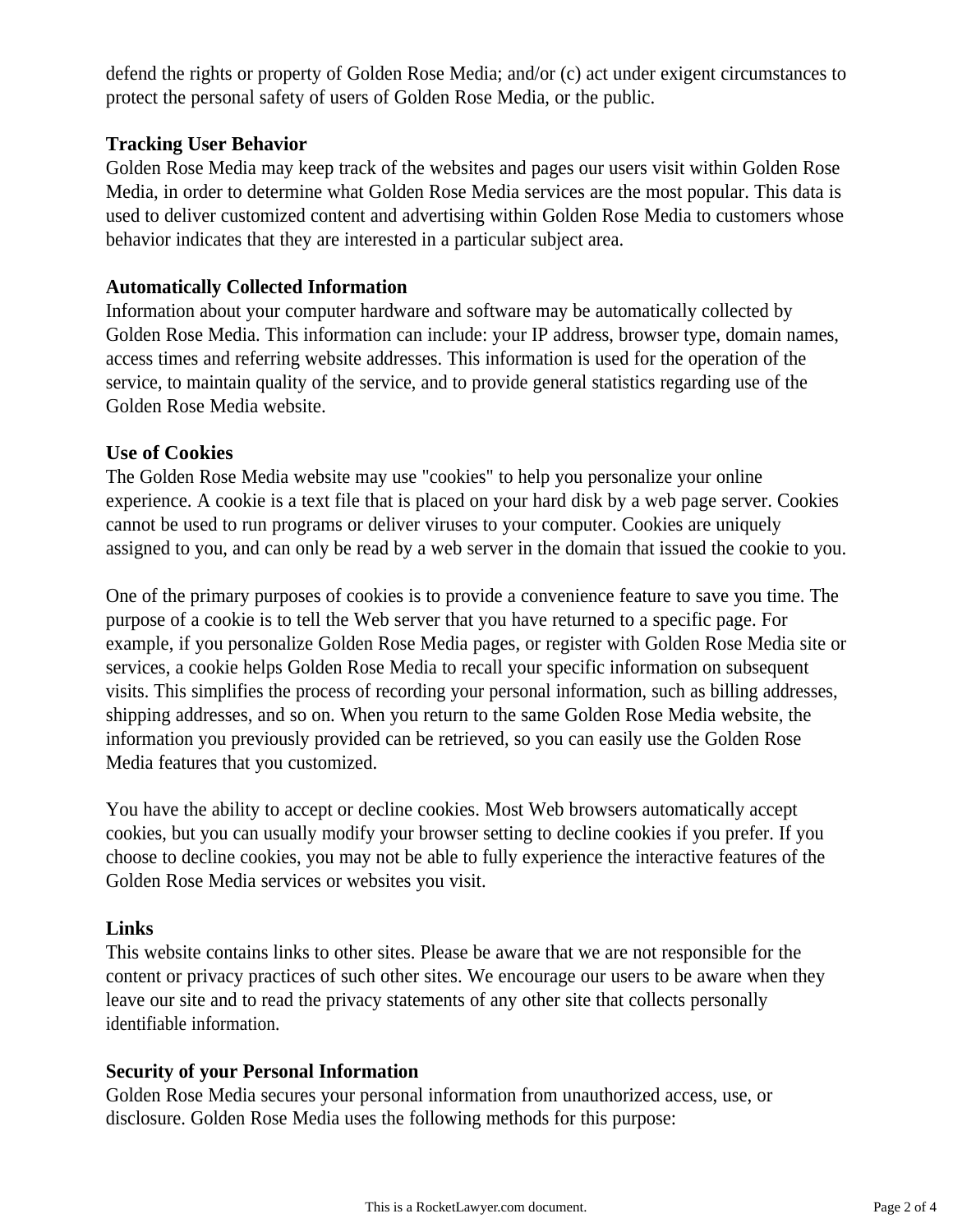- SSL Protocol

When personal information (such as a credit card number) is transmitted to other websites, it is protected through the use of encryption, such as the Secure Sockets Layer (SSL) protocol.

We strive to take appropriate security measures to protect against unauthorized access to or alteration of your personal information. Unfortunately, no data transmission over the Internet or any wireless network can be guaranteed to be 100% secure. As a result, while we strive to protect your personal information, you acknowledge that: (a) there are security and privacy limitations inherent to the Internet which are beyond our control; and (b) security, integrity, and privacy of any and all information and data exchanged between you and us through this Site cannot be guaranteed.

# **Children Under Thirteen**

Golden Rose Media does not knowingly collect personally identifiable information from children under the age of thirteen. If you are under the age of thirteen, you must ask your parent or guardian for permission to use this website.

## **E-mail Communications**

From time to time, Golden Rose Media may contact you via email for the purpose of providing announcements, promotional offers, alerts, confirmations, surveys, and/or other general communication. In order to improve our Services, we may receive a notification when you open an email from Golden Rose Media or click on a link therein.

If you would like to stop receiving marketing or promotional communications via email from Golden Rose Media, you may opt out of such communications by Clicking on the 'UNSUBSCRIBE' button located in the bottom of the email..

#### **Changes to this Statement**

Golden Rose Media reserves the right to change this Privacy Policy from time to time. We will notify you about significant changes in the way we treat personal information by sending a notice to the primary email address specified in your account, by placing a prominent notice on our site, and/or by updating any privacy information on this page. Your continued use of the Site and/or Services available through this Site after such modifications will constitute your: (a) acknowledgment of the modified Privacy Policy; and (b) agreement to abide and be bound by that Policy.

#### **Contact Information**

Golden Rose Media welcomes your questions or comments regarding this Statement of Privacy. If you believe that Golden Rose Media has not adhered to this Statement, please contact Golden Rose Media at:

Golden Rose Media 3055 NW Yeon Ave #602